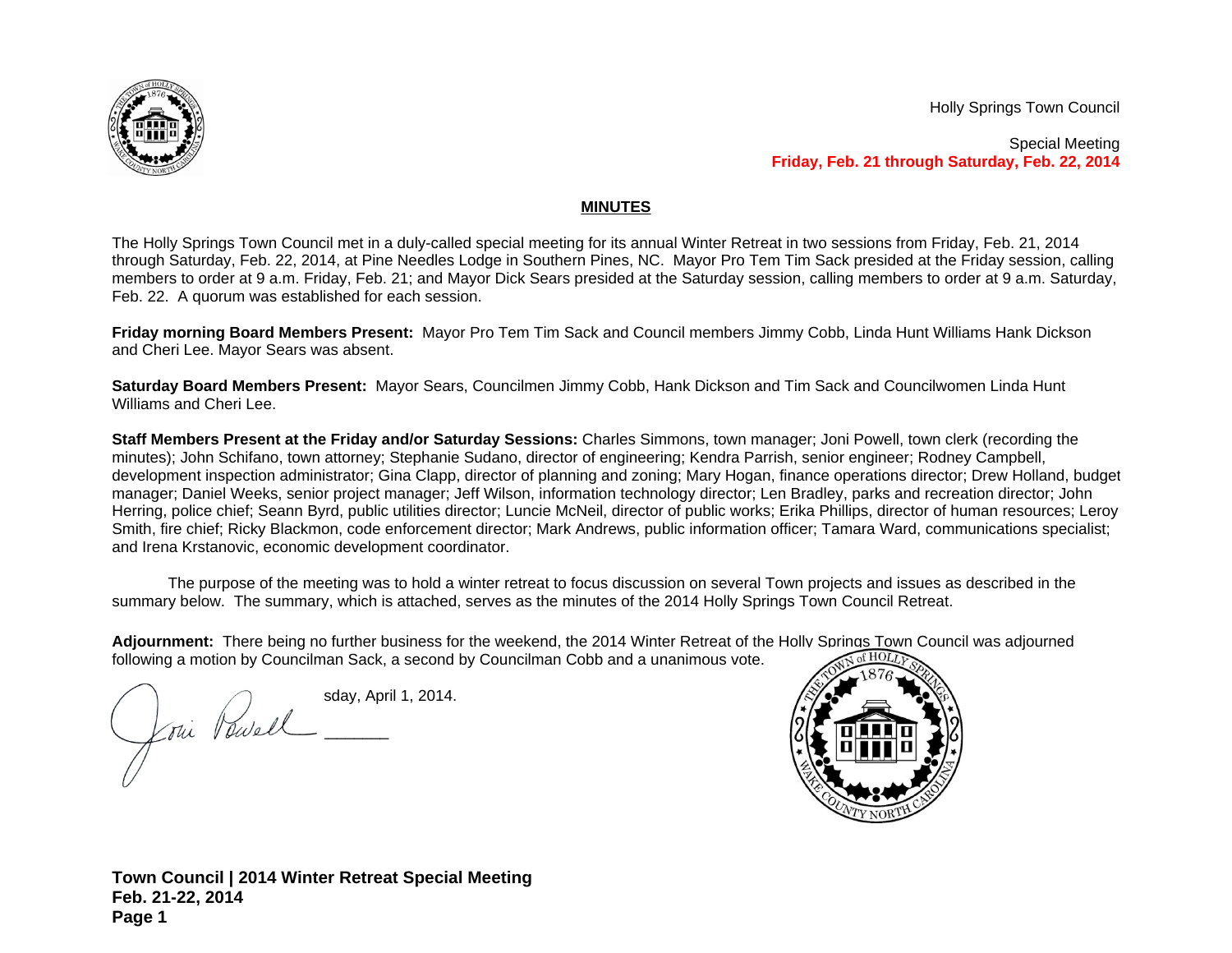| <b>Topic</b>                                                                                                  | <b>Discussion Key Points</b>                                                                                                                                                                                                                                                                                                                                                                                                                                                                                                         | <b>Council Action /</b><br>Direction /<br><b>Consensus</b>                                                                                                                                                                                                                                                                                                                                          |
|---------------------------------------------------------------------------------------------------------------|--------------------------------------------------------------------------------------------------------------------------------------------------------------------------------------------------------------------------------------------------------------------------------------------------------------------------------------------------------------------------------------------------------------------------------------------------------------------------------------------------------------------------------------|-----------------------------------------------------------------------------------------------------------------------------------------------------------------------------------------------------------------------------------------------------------------------------------------------------------------------------------------------------------------------------------------------------|
| <b>GROWTH AND</b><br><b>DEVELOPMENT</b>                                                                       | Growth of Holly Springs drives all the needs for capital improvements and<br>decisions that are made. There was an overview of the Town's historical growth<br>and future projected growth.                                                                                                                                                                                                                                                                                                                                          | None.                                                                                                                                                                                                                                                                                                                                                                                               |
| <b>PROJECTS</b>                                                                                               | Overview of current projects funded and underway; presentation of 2014 Capital<br>Improvement Plan; prioritization of future projects                                                                                                                                                                                                                                                                                                                                                                                                | See Below                                                                                                                                                                                                                                                                                                                                                                                           |
|                                                                                                               | Upcoming projects include transportation, utility, sidewalk, public safety and park<br>projects. A report on projects underway are those that are either in the design or<br>the construction phase.                                                                                                                                                                                                                                                                                                                                 | Action: The Council approved a<br>motion to endorse the staff's list<br>of General Fund priority projects<br>(attached.)<br>Motion By: Cobb<br>Second By: Dickson<br>Vote: Unanimous                                                                                                                                                                                                                |
|                                                                                                               | Staff presented a list of proposed General Fund, Utility Fund and sidewalk project<br>priorities for 2014. This list is attached to these minutes.<br>During discussion, it was noted that:<br>Innovate Way is listed as a priority; however, if funding is not identified<br>$\bullet$<br>for the Avent Ferry Road / Bypass intersection, then the \$400,000 for                                                                                                                                                                    | Action: The Council approved a<br>motion to endorse the staff's list<br>of Utility Fund priority projects<br>(attached.)<br>Motion By: Cobb<br>Second By: Dickson<br>Vote: Unanimous                                                                                                                                                                                                                |
| <b>CIP</b><br>Review of 2013<br><b>Priority Projects</b><br>Consideration of 2014<br><b>Priority Projects</b> | Innovate Way may be diverted to that project. This would delay the<br>Innovate Way project, but it would leave funding for another important<br>project.<br>Sidewalk projects can hold until more important road projects are done.<br>$\bullet$<br>Council directed that we should do as many as we can and use in-house<br>staff for design and construction as much as possible.<br>Use savings from this year's sidewalk projects to finish the Cayman Ave.<br>sidewalk, the Bass Lake bridge and sidewalk in the Grigsby curve. | Action: The Council approved a<br>motion to endorse the staff's list<br>of priority sidewalk projects with<br>funding as it becomes available.<br>Motion By: Williams<br>Second By: Cobb<br>Vote: Unanimous<br><b>Consensus: Proceed with the</b><br>Avent Ferry Road intersection<br>Alternate 3 with some local<br>funding. It is okay to shift<br>money from Innovate Way as a<br>second option. |
| Sidewalk projects<br>Avent Ferry Road /<br><b>Bypass intersection</b><br>improvements                         | A major transportation project to relieve congestion on Avent Ferry Road<br>$\bullet$<br>should receive special project focus. Possible funding as of today<br>include spot safety funds estimated at \$575,000; request contingency<br>funds of \$500,000; and the Town to contribute \$525,000. Construction<br>could be done quickly, with completion in 12 to 18 months.                                                                                                                                                         |                                                                                                                                                                                                                                                                                                                                                                                                     |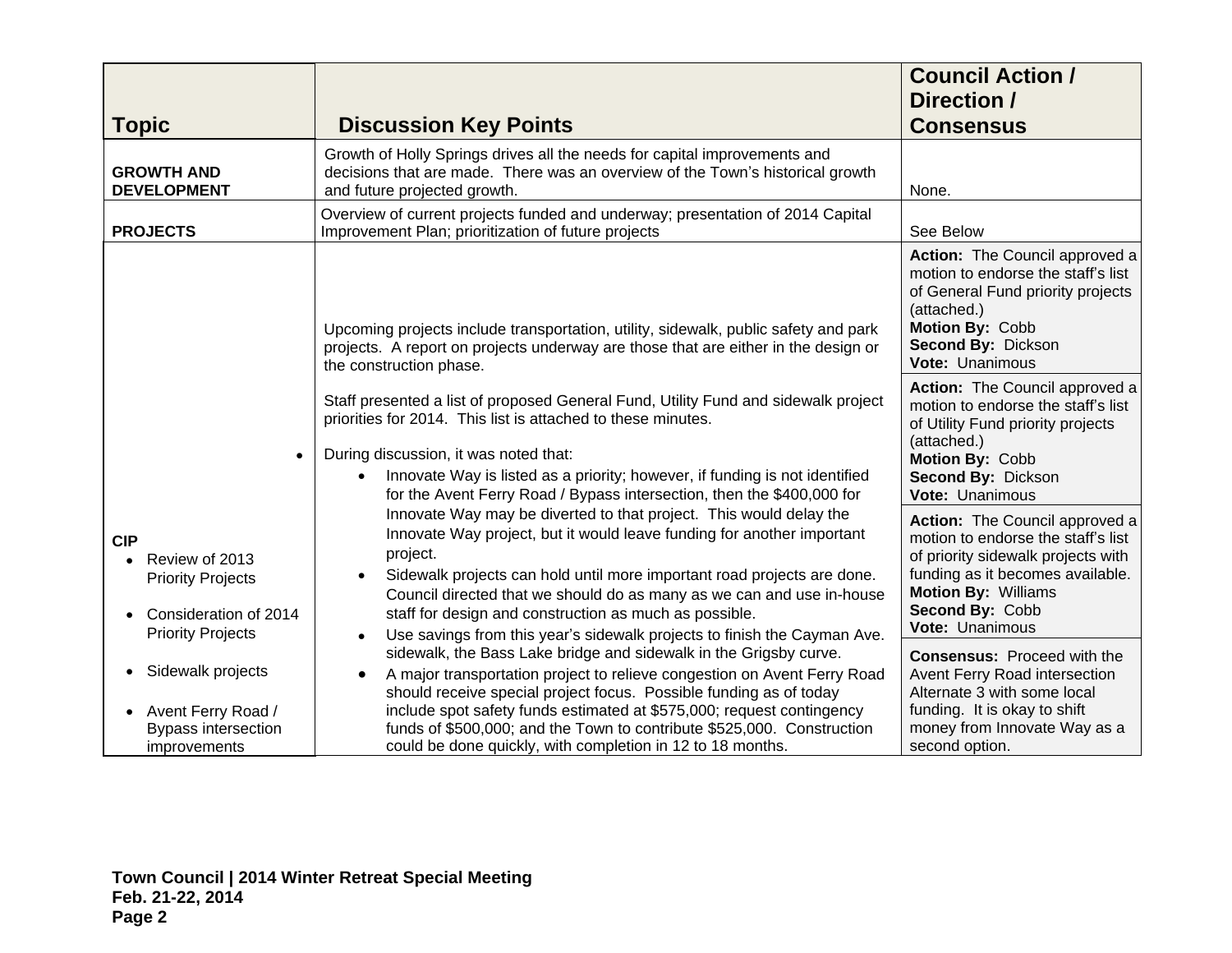|                                              | Stormwater management is an unfunded federal mandate.                                                                                                                                                                                                                                                                                                                                                                                                                                                                                                                                                                                                                                                                                                                              |                                                                                                                                                                                                                                                                                                       |
|----------------------------------------------|------------------------------------------------------------------------------------------------------------------------------------------------------------------------------------------------------------------------------------------------------------------------------------------------------------------------------------------------------------------------------------------------------------------------------------------------------------------------------------------------------------------------------------------------------------------------------------------------------------------------------------------------------------------------------------------------------------------------------------------------------------------------------------|-------------------------------------------------------------------------------------------------------------------------------------------------------------------------------------------------------------------------------------------------------------------------------------------------------|
|                                              | If the Town would add a stormwater management fee for developments, then it<br>could afford to do the tasks that are required by federal mandate.                                                                                                                                                                                                                                                                                                                                                                                                                                                                                                                                                                                                                                  | <b>Consensus: The Town needs</b><br>cover this cost. We need to get<br>a handle on actual costs and                                                                                                                                                                                                   |
| <b>STORMWATER UTILITY</b>                    | Does the Council want to continue absorbing the cost or create a fee to pay for<br>the program that we have to follow? This would also free up money in the<br>General and Utility Funds for other projects that would better serve the residents.                                                                                                                                                                                                                                                                                                                                                                                                                                                                                                                                 | set up a fee that would be<br>adequate to cover it as much<br>as possible.                                                                                                                                                                                                                            |
|                                              |                                                                                                                                                                                                                                                                                                                                                                                                                                                                                                                                                                                                                                                                                                                                                                                    |                                                                                                                                                                                                                                                                                                       |
| <b>TRANSPORTATION</b>                        | A presentation of upcoming projects was made, but no action was taken.                                                                                                                                                                                                                                                                                                                                                                                                                                                                                                                                                                                                                                                                                                             | No Action. Report was for<br>information only.                                                                                                                                                                                                                                                        |
|                                              | An overview of what is being done and how the department typically gets<br>information out to citizens was provided.<br>A survey is being prepared to gauge citizen opinions about receiving information<br>from the Town.                                                                                                                                                                                                                                                                                                                                                                                                                                                                                                                                                         | Direction: Council gave ideas<br>for extending reach: on new<br>water customer sign-ups, have<br>space for subscriptions to the<br>Town's notification services;<br>add "tweet-worthy" to agenda<br>forms; recruit volunteers in each<br>homeowner association to assit<br>with Facebook responses in |
| <b>COMMUNICATIONS</b><br><b>INITIATIVES</b>  | Strategies for improving the Town's ability to reach citizens with information were<br>covered.                                                                                                                                                                                                                                                                                                                                                                                                                                                                                                                                                                                                                                                                                    | order to get factual information<br>out.                                                                                                                                                                                                                                                              |
| <b>UTILITIES UPDATE</b>                      | A presentation of upcoming projects was made, but no action was taken.                                                                                                                                                                                                                                                                                                                                                                                                                                                                                                                                                                                                                                                                                                             | No Action. Report was for<br>information only.                                                                                                                                                                                                                                                        |
| <b>PARKS AND</b><br><b>RECREATION UPDATE</b> | A presentation of upcoming projects was made, but no action was taken.                                                                                                                                                                                                                                                                                                                                                                                                                                                                                                                                                                                                                                                                                                             | <b>Consensus: Town should look</b><br>into marketing the land at the<br>end of Talicud Trail as a<br>revenue source for parks and<br>recreation.                                                                                                                                                      |
|                                              | There was an overview given of the Town's finances and options for paying for<br>several pending capital projects. Both the type of projects that are proposed and<br>the Town's financial position make municipal bonds a good option for achieving<br>these goals. The Council looked at 15-, 20- and 30-year scenarios and<br>discussed ways of making sure there would be no tax increases in order to pay<br>back the bonds. The Town could save a lot of money with the shorter term bonds<br>and could use reserves to offset tax increases that otherwise might be required in<br>15- and 20-year cases. The Town is looking to fund about \$18 million in much<br>needed capital projects, including a new law enforcement center and several<br>transportation projects. | <b>Consensus:</b> Staff is to go to<br>the Local Government<br>Commission with information<br>and get input. Then, the                                                                                                                                                                                |
| <b>FINANCING OUR</b><br><b>GROWTH</b>        | A complete package of projects, project costs and funding alternatives will be<br>provided to the Council for consideration later.                                                                                                                                                                                                                                                                                                                                                                                                                                                                                                                                                                                                                                                 | Council will finalize its decisions<br>as to how to proceed.                                                                                                                                                                                                                                          |